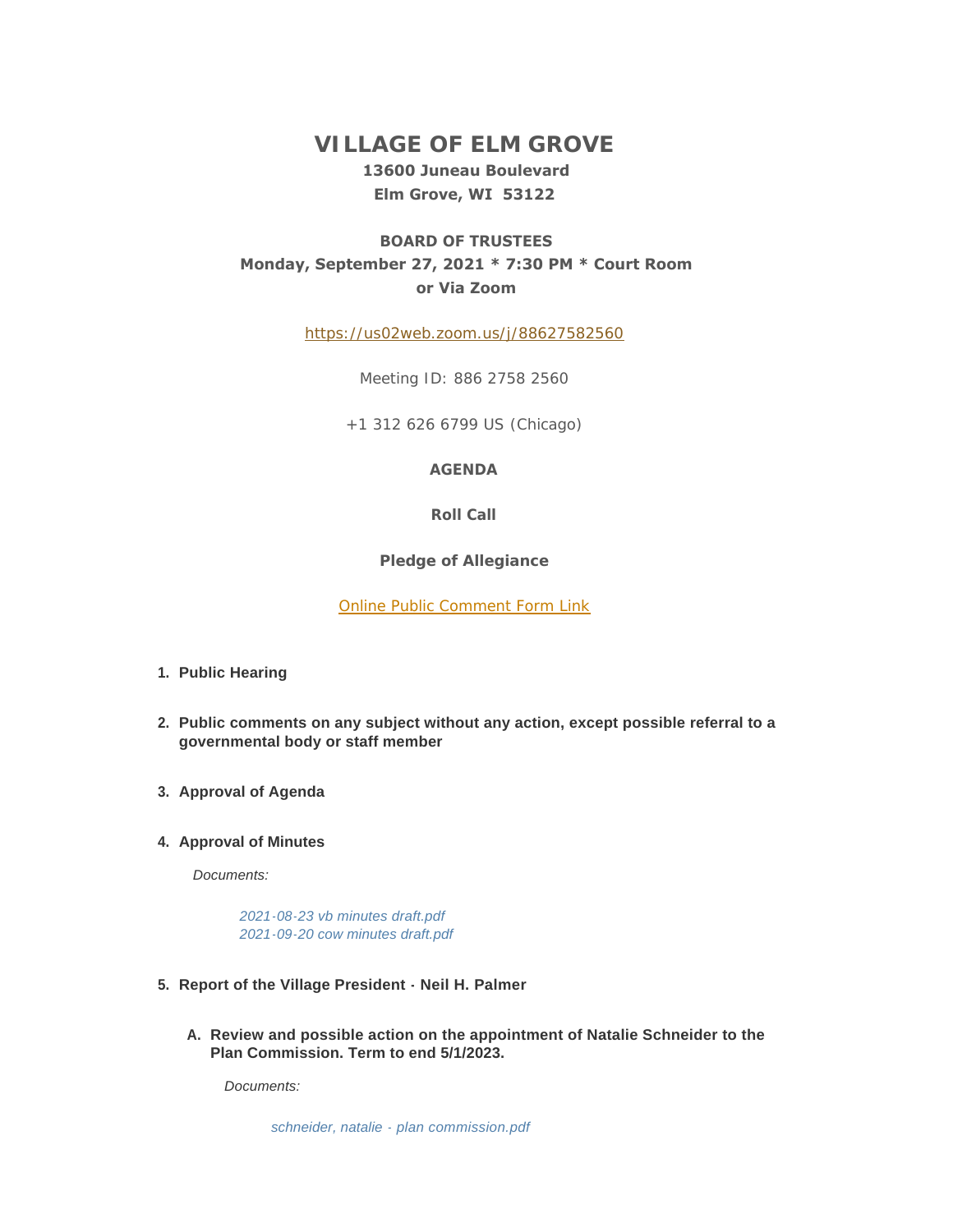# **Report of Fire Chief - David Kastenholtz 6.**

*Documents:*

*[rc0091621m.pdf](https://elmgrovewi.org/AgendaCenter/ViewFile/Item/10853?fileID=16642)*

## **Report of Police Chief - James Gage 7.**

*Documents:*

*[aug 21 call activity.pdf](https://elmgrovewi.org/AgendaCenter/ViewFile/Item/10854?fileID=16612) [aug 21 case activity.pdf](https://elmgrovewi.org/AgendaCenter/ViewFile/Item/10854?fileID=16610) [aug 21 monthly report.pdf](https://elmgrovewi.org/AgendaCenter/ViewFile/Item/10854?fileID=16611)*

- **Report of EMS Director Dr. Jon Robinson 8.**
- **Report of Village Clerk Michelle Luedtke 9.**
	- **Review and possible action for a Special Event Permit for the Elm Grove A. Business Association's first annual Walk-the-Plank Business Trick-or-Treat Event.**

*Documents:*

*[walk the plank trick-or-treat.pdf](https://elmgrovewi.org/AgendaCenter/ViewFile/Item/10894?fileID=16674)*

**Report of Village Manager - David De Angelis 10.**

Update on ongoing projects.

*Documents:*

*[board memo 9-24-21.pdf](https://elmgrovewi.org/AgendaCenter/ViewFile/Item/10859?fileID=16673)*

**Review and possible action for the Elmbrook Humane Society Yearly Services A. Agreement.** 

*Documents:*

*[village of elm grove annual report for 2021 animal control.pdf](https://elmgrovewi.org/AgendaCenter/ViewFile/Item/10893?fileID=16620) [ehs services agreement.pdf](https://elmgrovewi.org/AgendaCenter/ViewFile/Item/10893?fileID=16621)*

### **Report of Village Attorney - Hector de la Mora 11.**

- **Report of Standing Committees 12.**
	- **Plan Commission Trustee Michalski A.** Report on discussion and any action taken at previous meetings, future agenda items, and upcoming scheduled meetings.

*Documents:*

*[pc090921md.pdf](https://elmgrovewi.org/AgendaCenter/ViewFile/Item/10865?fileID=16641)*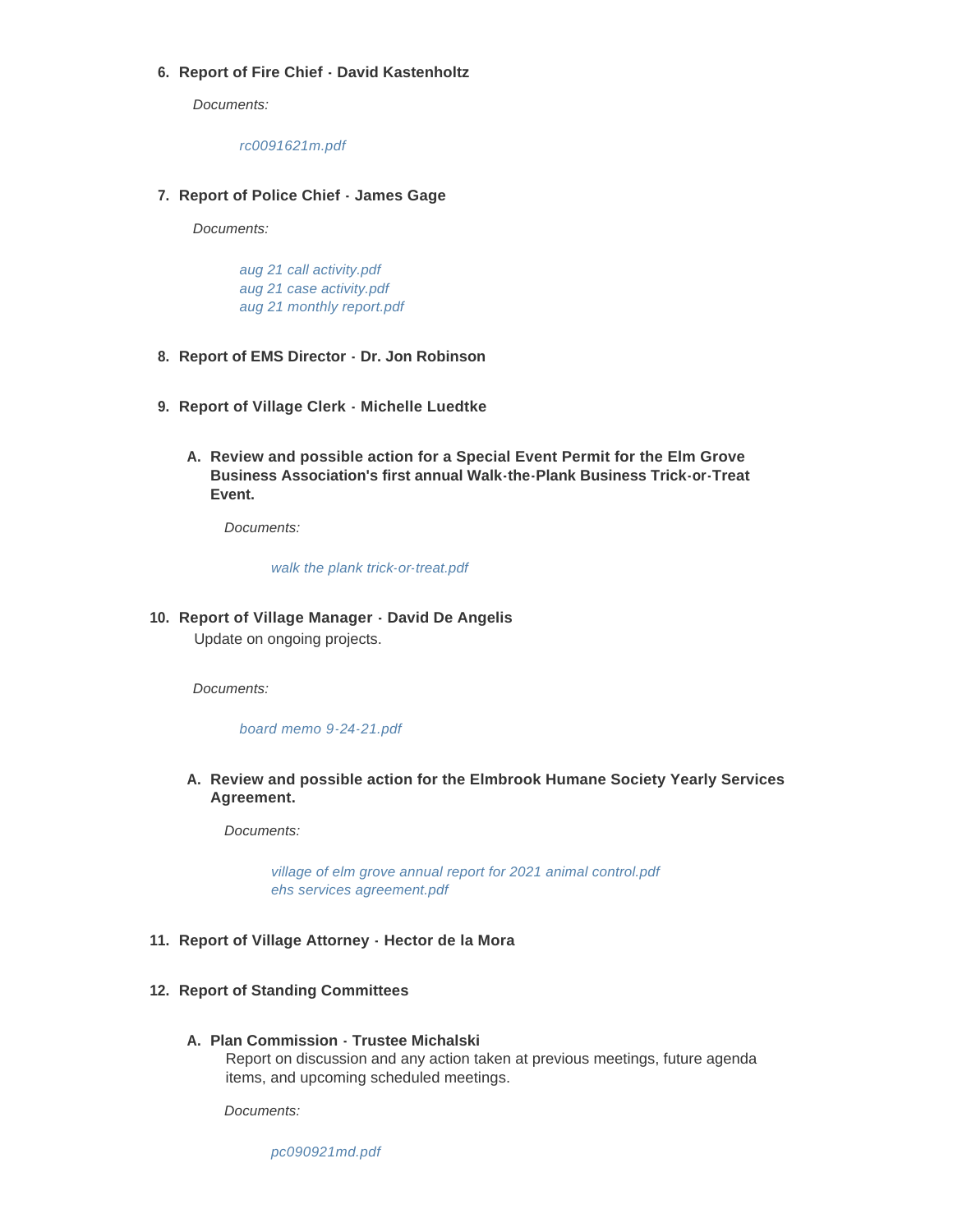#### **Library Board - Trustee Sayas B.**

Report on discussion and any action taken at previous meetings, future agenda items, and upcoming scheduled meetings.

*Documents:*

*[lb092021md.pdf](https://elmgrovewi.org/AgendaCenter/ViewFile/Item/10866?fileID=16639)*

#### **Public Works - Trustee Kressin C.**

Report on discussion and any action taken at previous meetings, future agenda items, and upcoming scheduled meetings.

#### **Public Safety - Trustee Sayas D.**

Report on discussion and any action taken at previous meetings, future agenda items, and upcoming scheduled meetings.

#### **Legislative - Trustee Domaszek E.**

Report on discussion and any action taken at previous meetings, future agenda items, and upcoming scheduled meetings.

*Documents:*

#### *[2021-09-14 lc minutes draft.pdf](https://elmgrovewi.org/AgendaCenter/ViewFile/Item/10870?fileID=16613)*

**Review and possible action on an Ordinance for Chapter 65 of the 1. Municipal Code ; record retention for video recordings.**

*Documents:*

#### *[records retention to include video.pdf](https://elmgrovewi.org/AgendaCenter/ViewFile/Item/10889?fileID=16614)*

**Review and possible action on an Ordinance for Chapter 19 of the 2. Municipal Code; election wards and reporting units.** 

*Documents:*

*[election ward lines and reporting units.pdf](https://elmgrovewi.org/AgendaCenter/ViewFile/Item/10890?fileID=16615) [clerk election ward ord memo.pdf](https://elmgrovewi.org/AgendaCenter/ViewFile/Item/10890?fileID=16616)*

**Review and possible action on an Ordinance for Chapter 106 of the 3. Municipal Code; the description and value of work for building permits.** 

*Documents:*

*[value of work for occupancy permit.pdf](https://elmgrovewi.org/AgendaCenter/ViewFile/Item/10891?fileID=16617) [assessor memo.pdf](https://elmgrovewi.org/AgendaCenter/ViewFile/Item/10891?fileID=16618)*

### **Park and Recreation - Trustee Cornell F.**

Report on discussion and any action taken at previous meetings, future agenda items, and upcoming scheduled meetings.

*Documents:*